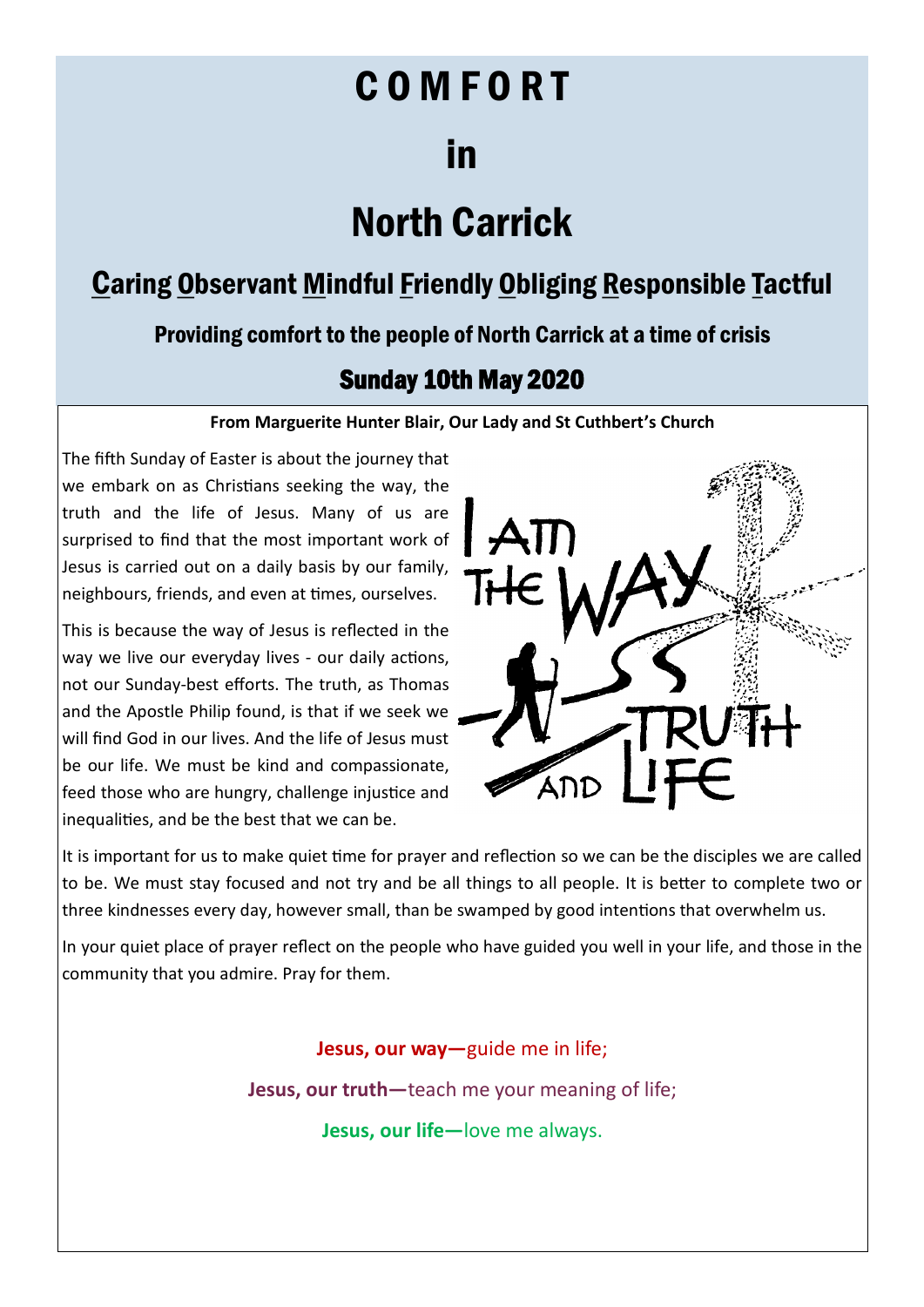### **From Lynne Rankin, session clerk at Maybole Parish Church**

Equilibrium—not sure why but this word came into my head this week and I can think of little else. For me, equilibrium means balance and I started thinking that one way I am coping with the lockdown is by finding balance in my life.

We used to talk at work about a work/life balance and by that we meant keeping our school work at school and not taking it home with us, where it eats into our family and recreational time. But now that we are teaching from home and my son Stuart is learning at home, there is school work everywhere and times are not really set as we share our ICT resources.

However, relatively early on in lockdown, we settled into a routine and they say that helps. But as the weeks pass, I realise I need to schedule time for other activities too. Video calls with elderly friends and family, catch-up calls with the grown up weans. Time for church and time for me and time just to spend with my husband.

My sister-in-law used to call me super mum, because I could juggle so many different things at once work, family, faith. But I don't see it as juggling, for me it is about getting the balance right. And I do that through my faith.

The Cross of Christ is my pivot point. If ever anything gets too much for me (and sometimes it does) I go to Jesus, my Lord and my God, in prayer.

I pray for strength, I pray for help, I pray for guidance, I pray that my actions and words might be what HE needs them to be. And I pray for others.



This week, if you are having good days, pray for those who aren't; alternatively, this week if you are having bad days it's okay to pray for yourself and know that others are praying for you.

The seven weeks of the Easter season keep us in touch with the momentous truth of Jesus' death and resurrection. Now reconciled to God, we have the same hope for ourselves and our loved ones. Death has indeed lost its sting. As such, resurrection to eternal life with God is the anchor of our faith, made more meaningful at this time when so many have been bereaved so suddenly and in such unusual circumstances.



Now we are moving with anticipation towards that other great feast, Pentecost. Jesus, knowing our frailty and deepest needs, promised another source of divine help - the Holy Spirit who would come and dwell within us. If we allow that Spirit enough room to move freely in our lives and in our churches, we will have the wisdom to make right choices.

We could certainly do with the gifts which the Spirit brings for the building up of the Church. These gifts and the wisdom to use them well, especially in the changing circumstances of life today, could be the way ahead for us as Christians to help rebuild a better, more wholesome world, beginning with ourselves. We may not be called to very great works on a global scale but we can each bloom where God has planted us, in the nourishing soil of his Holy Spirit in North Carrick.

As we progress from Easter towards Pentecost, we can use the time to pray about the way ahead. **Ellen Hawkes**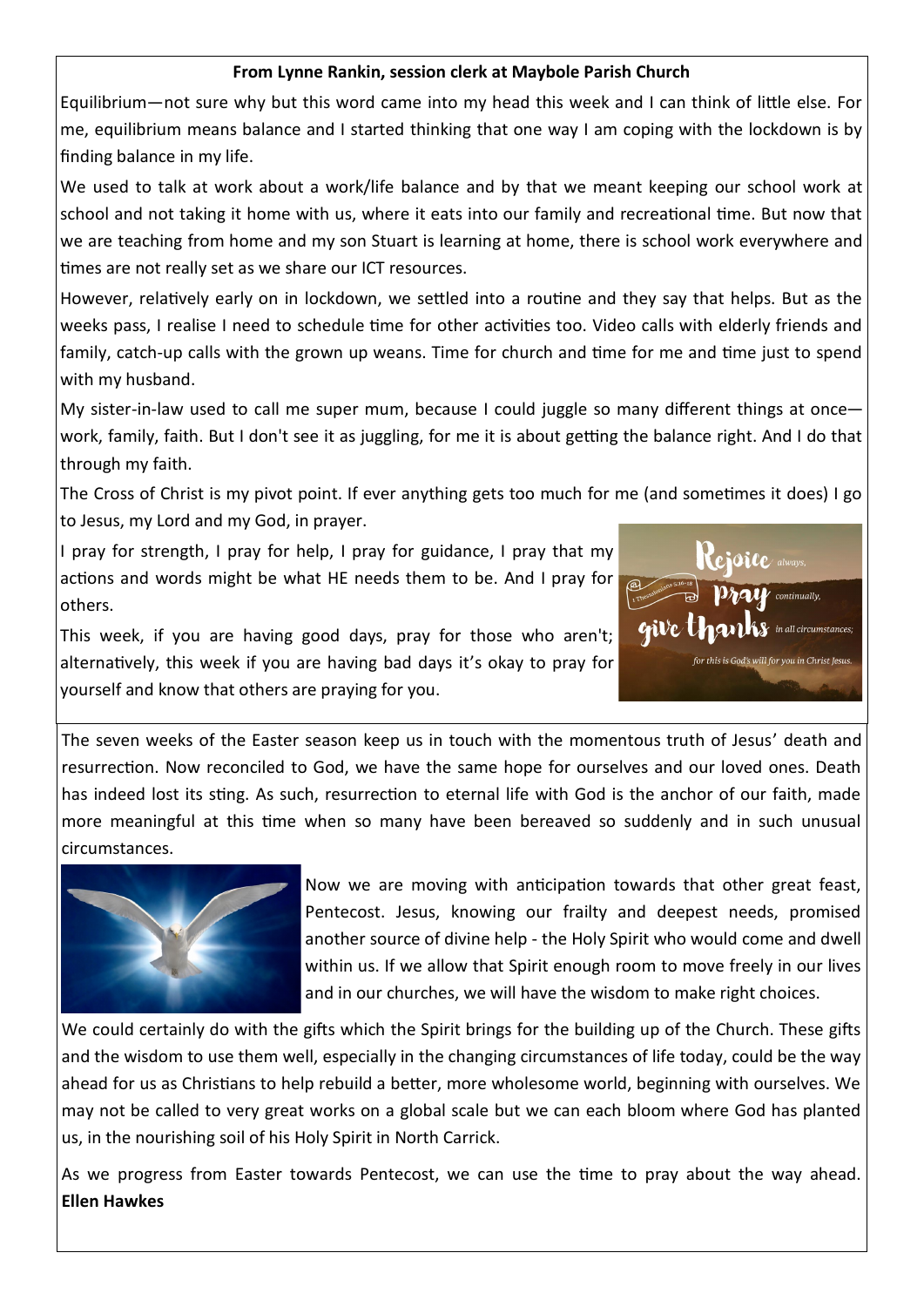#### **BEING GOD'S PEOPLE**

It is sometimes said that 'one man's rubbish is another man's treasure.'

If we watch television programmes like Bargain Hunt or The Antiques Road Show, what looks like an object of little is no value is often worth a small fortune, unbeknown to its owner.

In 1 Peter (2: 10), the writer informs his readers that: 'Once you were not a people at all, but now you are God's people.' Or, as we might say: 'Once you were a nobody, but now you are a somebody.' Christians may be ordinary people, doing ordinary tasks, and living an ordinary lifestyle. By their faith in Jesus Christ, however, they acquire a new significance before God. No longer are they a mere 'nobody': they are a chosen 'somebody'.

The readers for whom this letter was meant lived under the constant threat of persecution. They were likely to be branded evildoers, and be the victims of false accusations. This letter was written at a time when it was dangerous to be a Christian, and when the followers of Jesus Christ were subject to 'a campaign of slander and suffering.' To know that, by their faith in the resurrected Lord, they had acquired a new significance before God, must have brought much reassurance.

This is true for us today. In this country, we are not persecuted in the way in which the recipients of this letter were persecuted. We are, however, still subject to sarcasm and sneering, to insult and injury, and to ridicule and rejection. Secularism is now so pervasive that it seeks to write God out of existence, and dismiss all religion as fantasy and superstition. The harrying of Christians in the 1st century continues in the 21st century, but expressed in different ways.

> *'Once you were not a people at all, but now you are God's people.'*

These words assure us that however insignificant we may feel—and at times we do feel unimportant and unwanted— God has invested us with a new significance.



We are chosen and precious in his sight: people with a purpose in life, and called to do his work in the world.

Through God's grace in the risen Christ, no Christian man, woman or child can ever be 'ordinary.' For each of us has a high value that nothing can take away!

As St. Irenaeus said: 'The glory of God is a human being fully alive.'

**Rev. W. Gerald Jones**